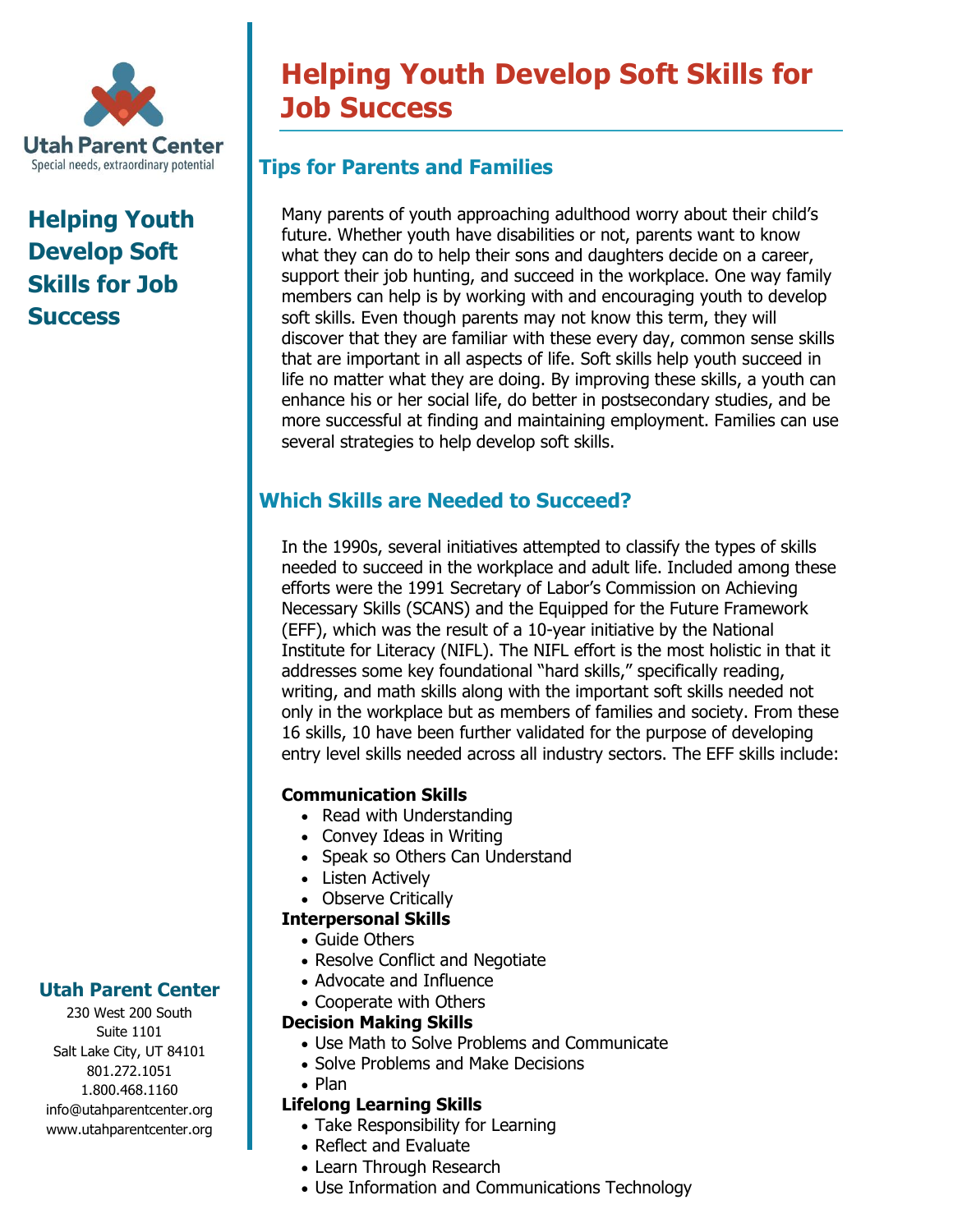Youth who have these skills are more likely to be hired and less likely to be fired, giving them an important advantage in today's job market.

## **Why is This Important?**

Learning soft skills is a process. Soft skills are necessary for youth to succeed in education, job training, independent living, community participation, and, ultimately, in the workplace. However, because educators and others have assumed that children learn soft skills at home, or through observing others, youth are seldom taught such skills in school. Unfortunately, this approach means that some youth, whether they have disabilities or not, will not have developed these important skills by the time they leave high school.

Many youth experience difficulties as they transition from classroom to the workplace. For youth with disabilities, who face higher unemployment rates than their peers without disabilities, soft skills are especially important and may need more focused attention to master. Some youth have specific disabilities that make it hard for them to control impulses. Other youth may have limited insight into themselves or difficulty getting along with others. Youth have varying amounts of exposure to the working world. Some young people need to learn the importance of being at work on time, calling in when they are ill, and getting along with co-workers. For these reasons, it's vital that families help youth with disabilities develop soft skills.

## **Families Can Help Build Soft Skills**

Families of youth with and without disabilities play a key role in helping their children learn expected behaviors, understand the unspoken rules of the workplace, and deal with personality conflicts. Parents are also aware of their child's strengths and can build upon those assets in the process of developing soft skills. In addition to promoting soft skills at home, families of youth with disabilities can make sure that the development of soft skills is adequately addressed at school through their child's Individualized Education Program (IEP) during the transition planning process of high school. If your family member does not have an IEP, soft skills development can also be addressed through other formal and informal goal setting plans. Another effective way for parents to help their family member develop basic employment skills, including soft skills, is to ensure that youth access, learn, and understand their career interest assessments, and engage in career exploration and real work experiences during the high school years.

Research shows that work experience during high school, paid or unpaid, helps youth get jobs at higher wages after they graduate— this is true even for youth with significant disabilities. Parents and family members can use this information to advocate for work-based learning programs at school or help their son or daughter find summer jobs or volunteer opportunities in the community. When considering transition programs or community rehabilitation providers during and after high school, remember that real work experiences linked to classroom instruction is a much more effective approach than classroom instruction alone. In the following articles we will talk about communication skills, interpersonal skills, and lifelong learning skills in detail and give you some ideas.

## **Addressing Soft Skills in the IEP**

Families of special education students can make sure that goals to build soft skills are incorporated into a student's IEP during the middle and high school years. Some youth may already have many of these skills and only need to work on one or two.